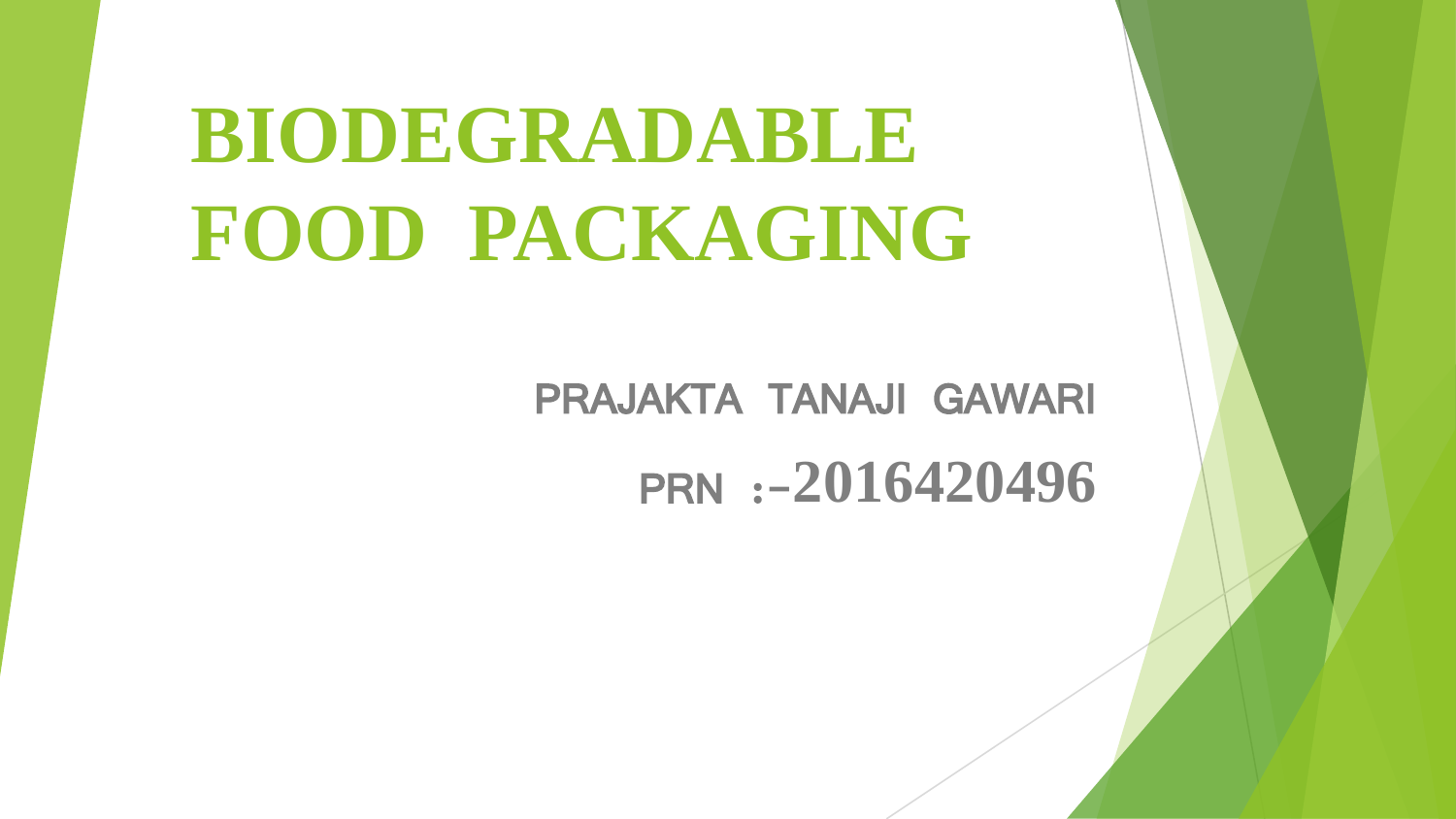### PRODUCTION OF BIODEGRADABLE POLYLACTIC ACID (PLA) FILM

PLA is a biopolymer that is a biodegradable plastic that is made from a renewable resource (starch). It is formed through condensation polymerisation, (loss of a water molecule)

PLA is the most common bioplastic in use today. First, corn or other raw materials are fermented to produce lactic acid, which is then polymerized to make PLA.

PLA film can be laminated with paper tray and replace envelope window and other food packaging.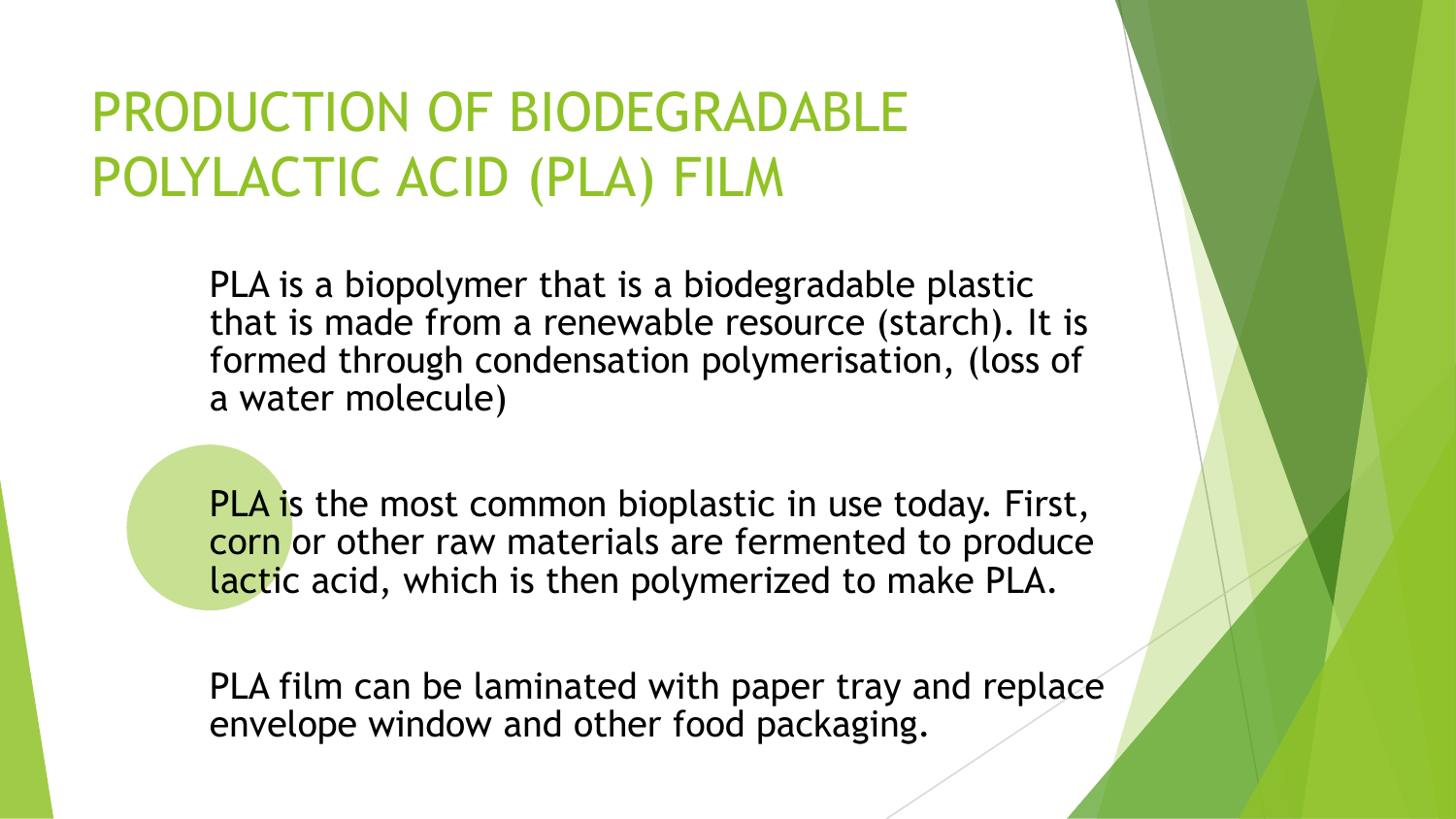### **NEED OF PLA FILM**

PLA is mainly used in the packaging industry for cups, bowls, bottles and straws. Other applications include disposable bags and trash liners as well as compostable agriculture films.

PLA is an excellent choice for biomedical and pharmaceutical applications such as drug delivery systems and sutures because PLA is biodegradable, hydrolysable and generally recognized as safe.

The huge benefit of PLA as a bioplastic is its versatility and the fact that it naturally degrades when exposed to the environment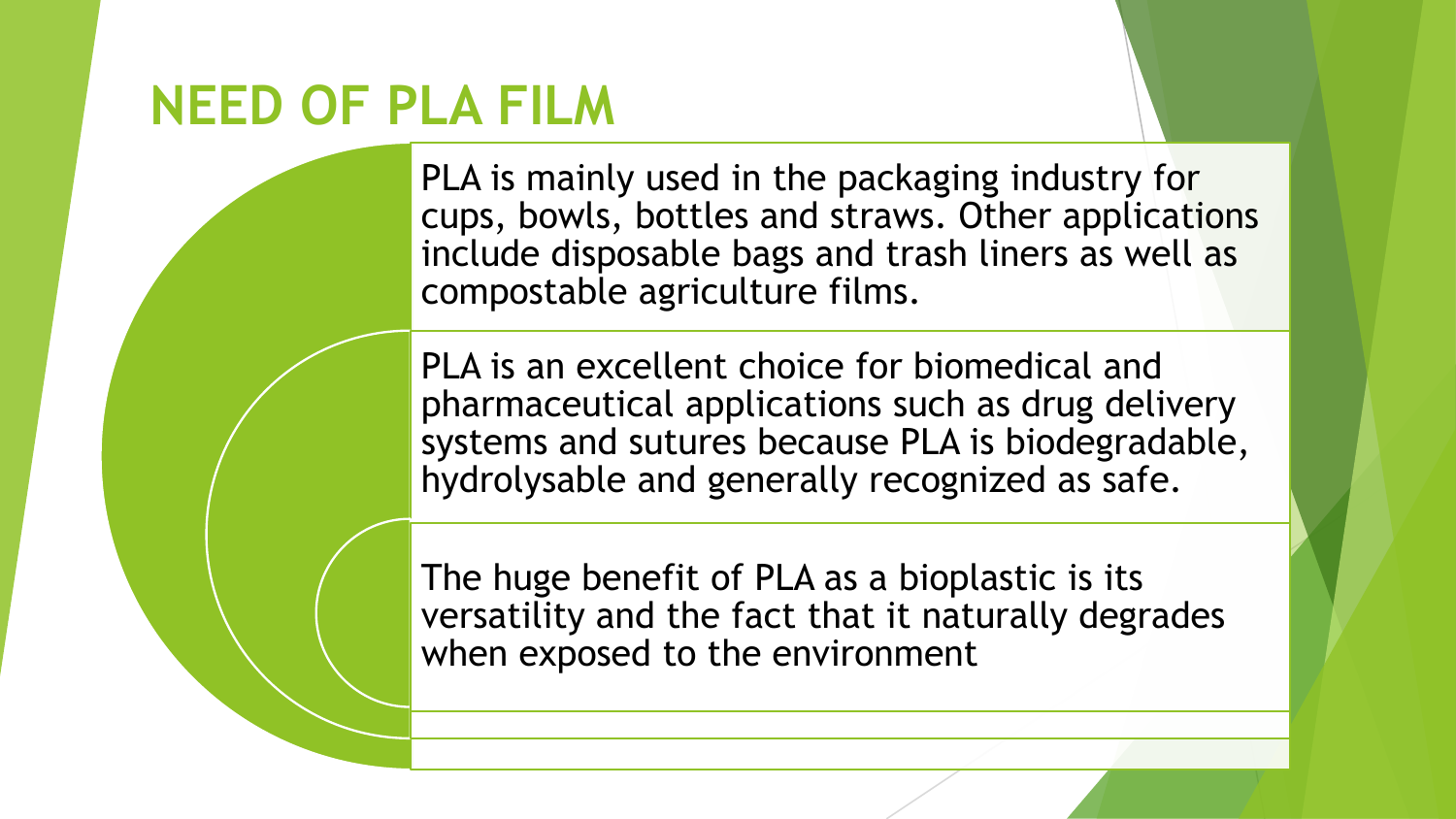# **RAW MATERIAL Processing possibilities of typical commercial biodegradable polymers:-**

- $\blacktriangleright$  PHB = Poly(3-hydroxybutyrate); PHV = Poly(hydroxyl valerate); PBS = Poly(butylenes succinate); PCL = Poly(ɛ‐caprolactone); PBST = Poly(butylene succinate terephthalate); PBAT = Poly(butylene adipate terephthalate);
- $\blacktriangleright$  PTMAT = Poly(tetramethylene adipate terephthalate); PVA = Poly(vinyl alcohol).
- **Ingeo**
- ▶ 4032D film, higher heat resistant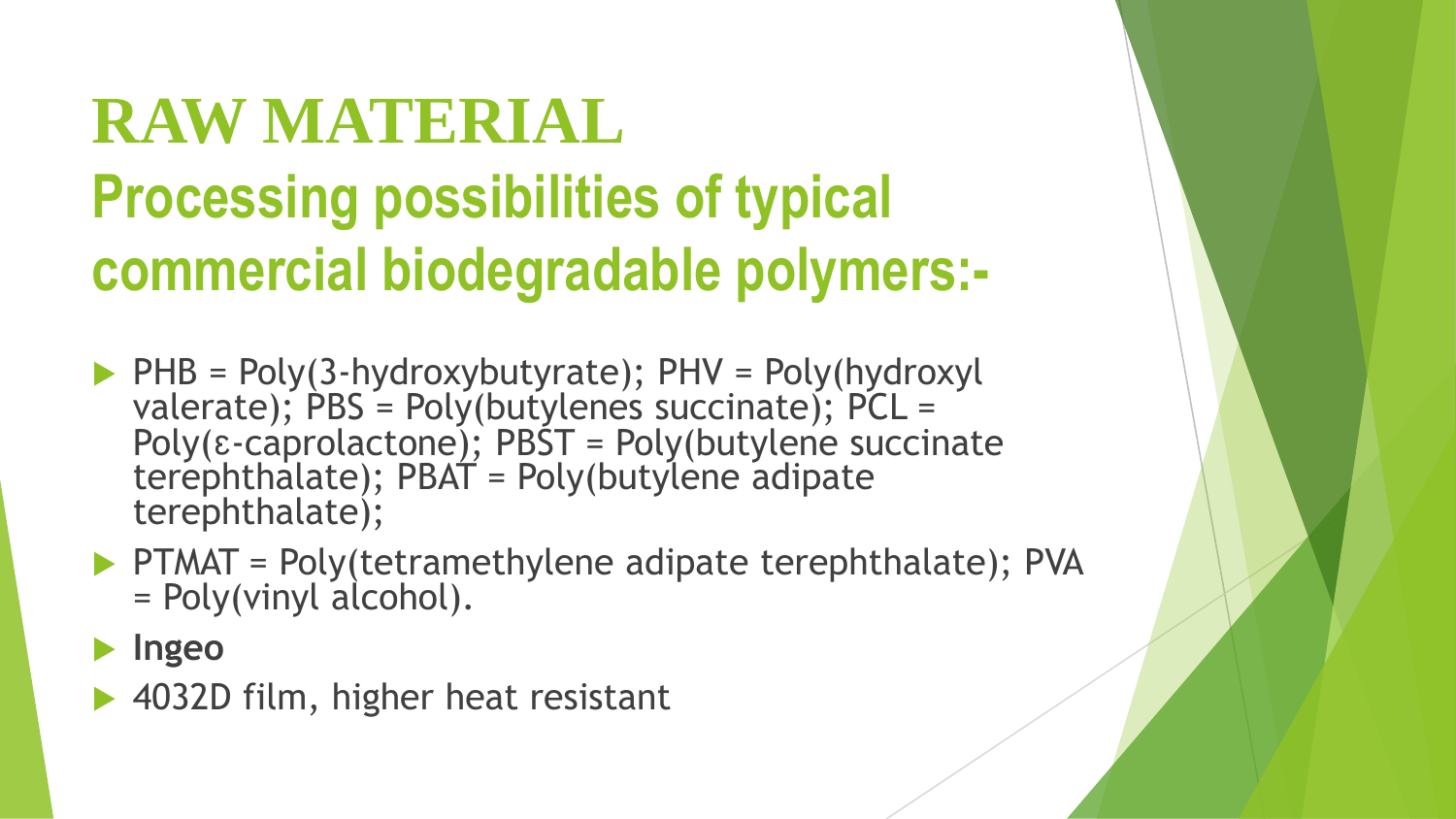# **PLA PROCESS:-**

- **DRYING**
- **EXTRUSION**
- INGECTION MOLDING
- **BLOW MOLDING: EXTRUSION BLOW MOLDING** INJECTION BLOW MOLDING INJECTION STRECH BY BLOW MOLDING
- **CAST FILM EXTRUSION**
- **FHERMOFORMING**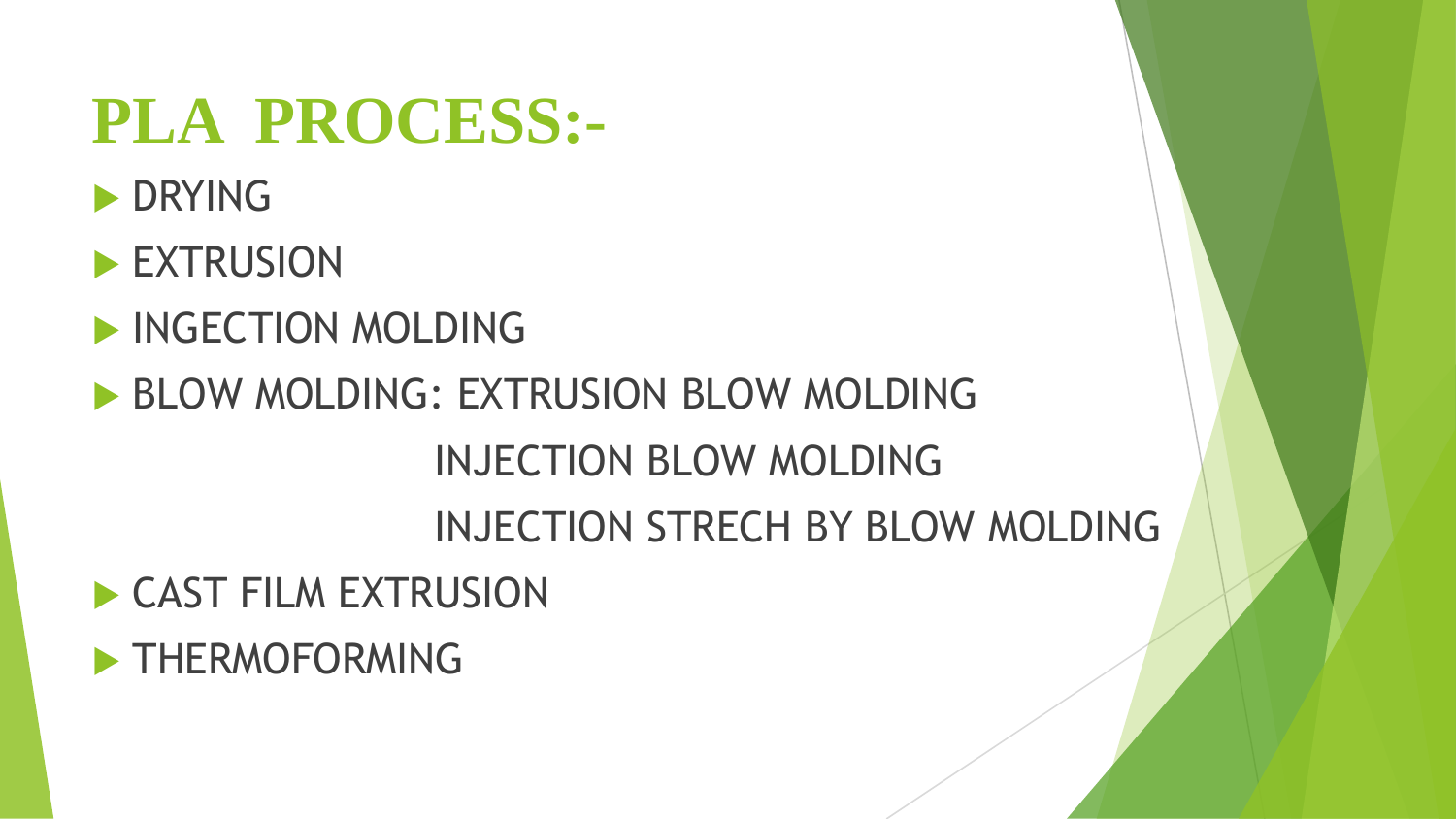### PLA PROCESS:-

Figure 1

Flow sheet for the production of PLA from fermentation of molasses

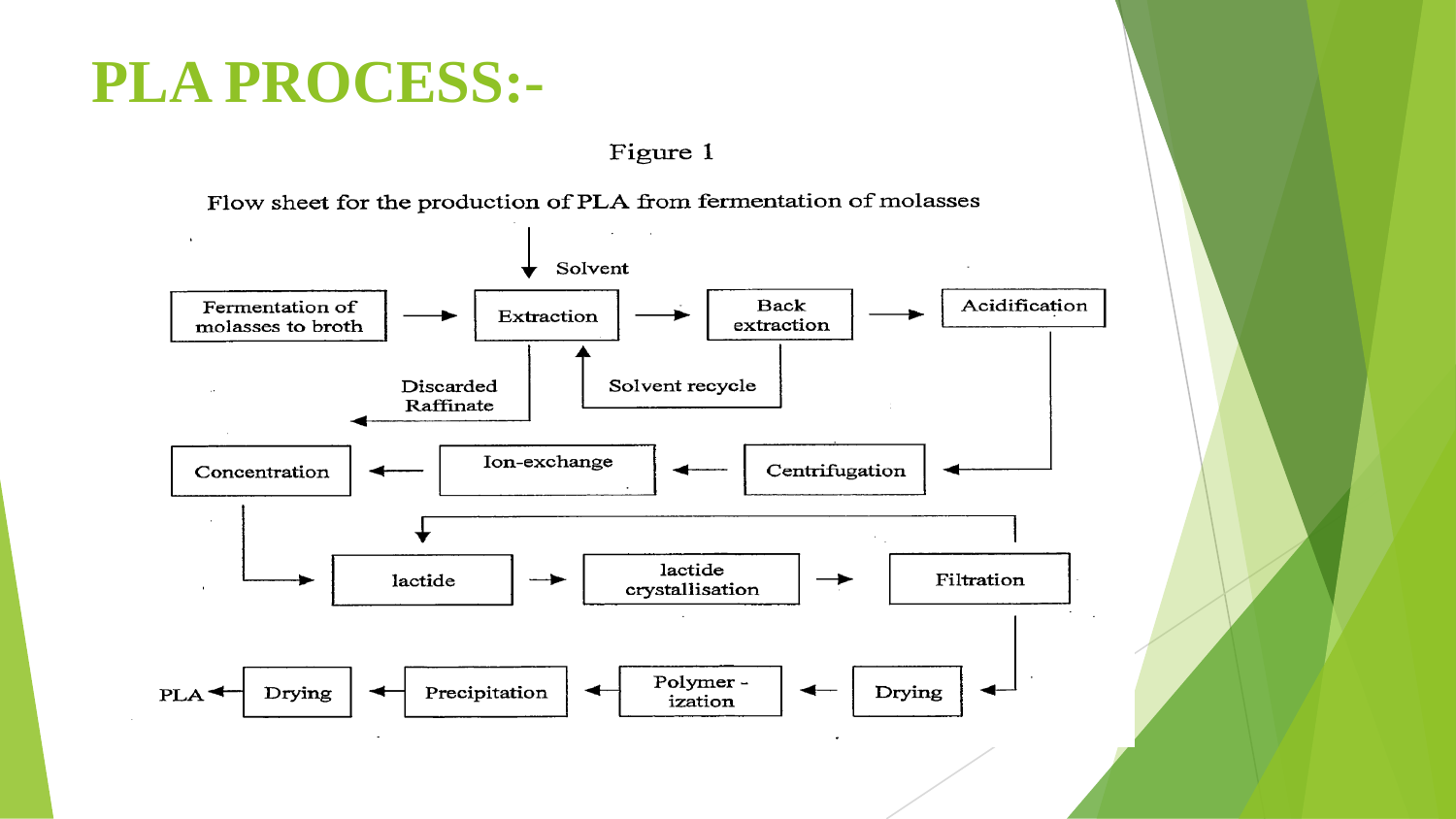# **MARKETING PLAN:-**

- Marketing strategy will include deciding the positioning strategy for product. Which as follows:
- $\Box$  Identifying the competitors and determine their position.
- Economic analysis which depends on market size and penetration probability.
- Analysis of customer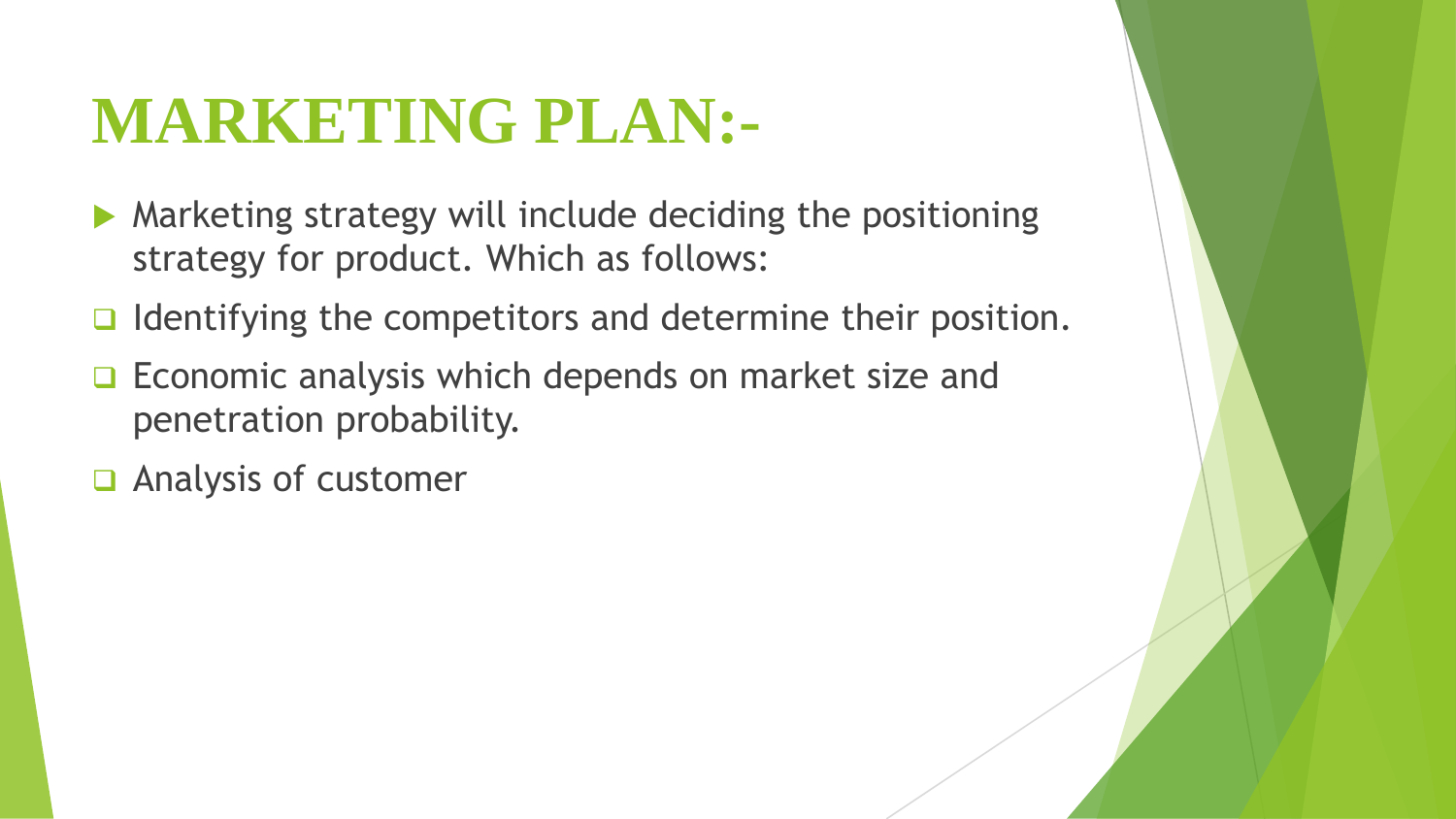# **Compititors:-**

#### **Bag Poly International**

95 Km Stone, Alipur Khalsa Road, Kohand, Haryana - 132114, India

#### **Green Bioplast International**

B/604, Sargam,gaurav Galaxy Phase : 1 Nityanand Nagar, Miraroad (east), Maharashtra- 400056, India

#### **Pragati Corporation**

2159, Main Road, Rani Bagh, Opposite Railway Flats, Delhi - 110034, India

#### **Bhag Polymers**

New Delhi, Delhi , India

#### **Inspire Unlimited**

B-1199 G D Farm Mayur Vihar Phase-iii Delhi - 110096 India, Delhi , India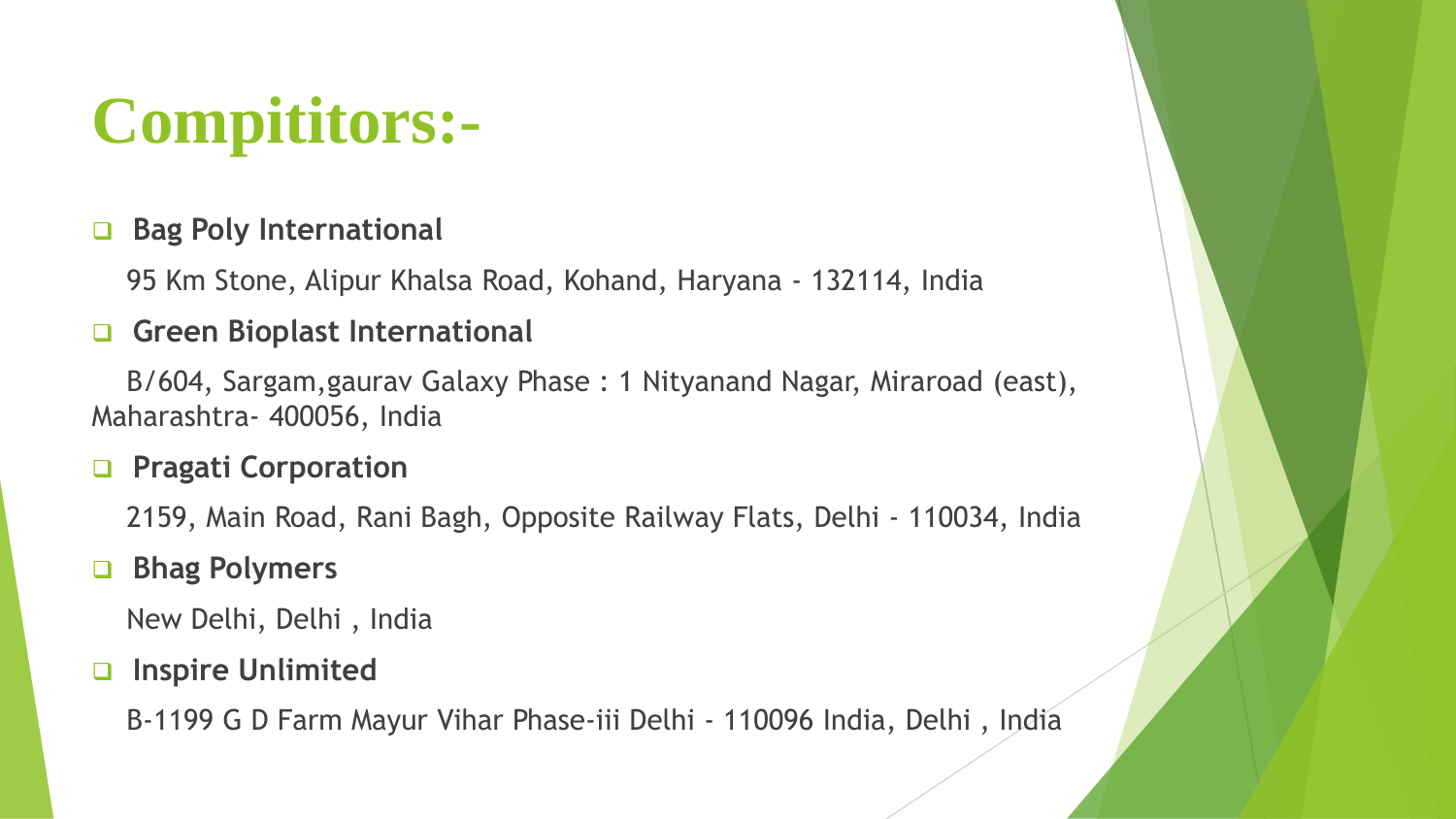### **INSTITUTE OF GOVERNMENT PROVIDES FUNDS**

- National Institute of Construction Management and Research, Mumbai.
- International Institute for Population Sciences, Mumbai.
- **Film and Television Institute of India.**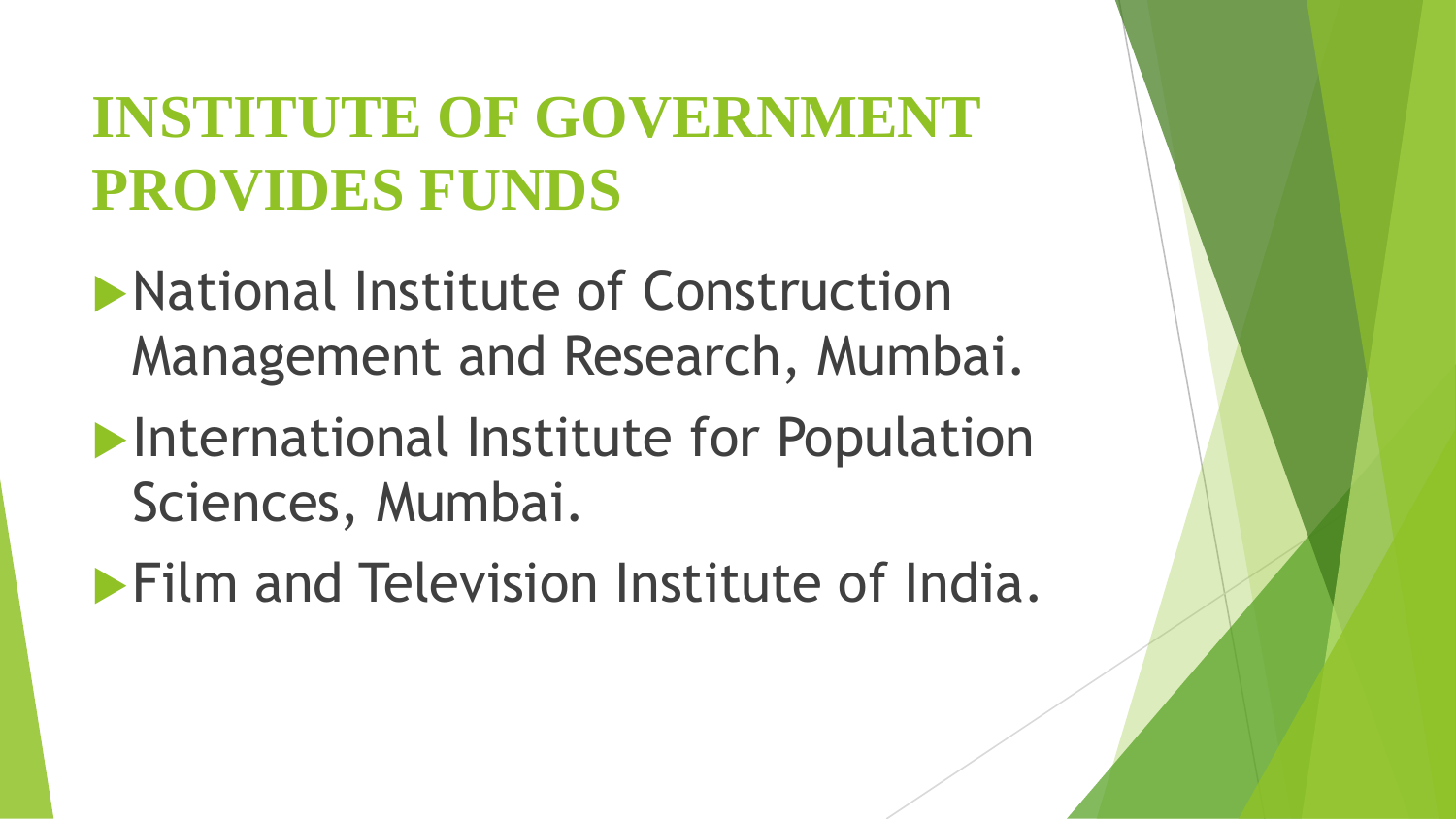### **COST AND RETURN ANALYSIS**

Average setup cost (cost of all equipment, land etc.) =  $7.5$  lakh

| SR.NO.                   | <b>TYPE OF EXPENDITURE</b>      | <b>RATE</b>       | <b>COST (IN</b><br><b>RUPEES)</b>   |
|--------------------------|---------------------------------|-------------------|-------------------------------------|
|                          | Thermoplastic cost              | 2500              | 20,000                              |
| $\overline{2}$ .         | Labour cost                     | 400 per<br>person | 4000<br>(Min10 labours<br>required) |
| 3.                       | Transportation + packaging cost |                   | 2000                                |
| <b>TOTAL EXPENDITURE</b> |                                 |                   | RS. 26,000                          |

Average rate of PLA film in market = Rs.2900 Per Quintal (Per 100 Kg)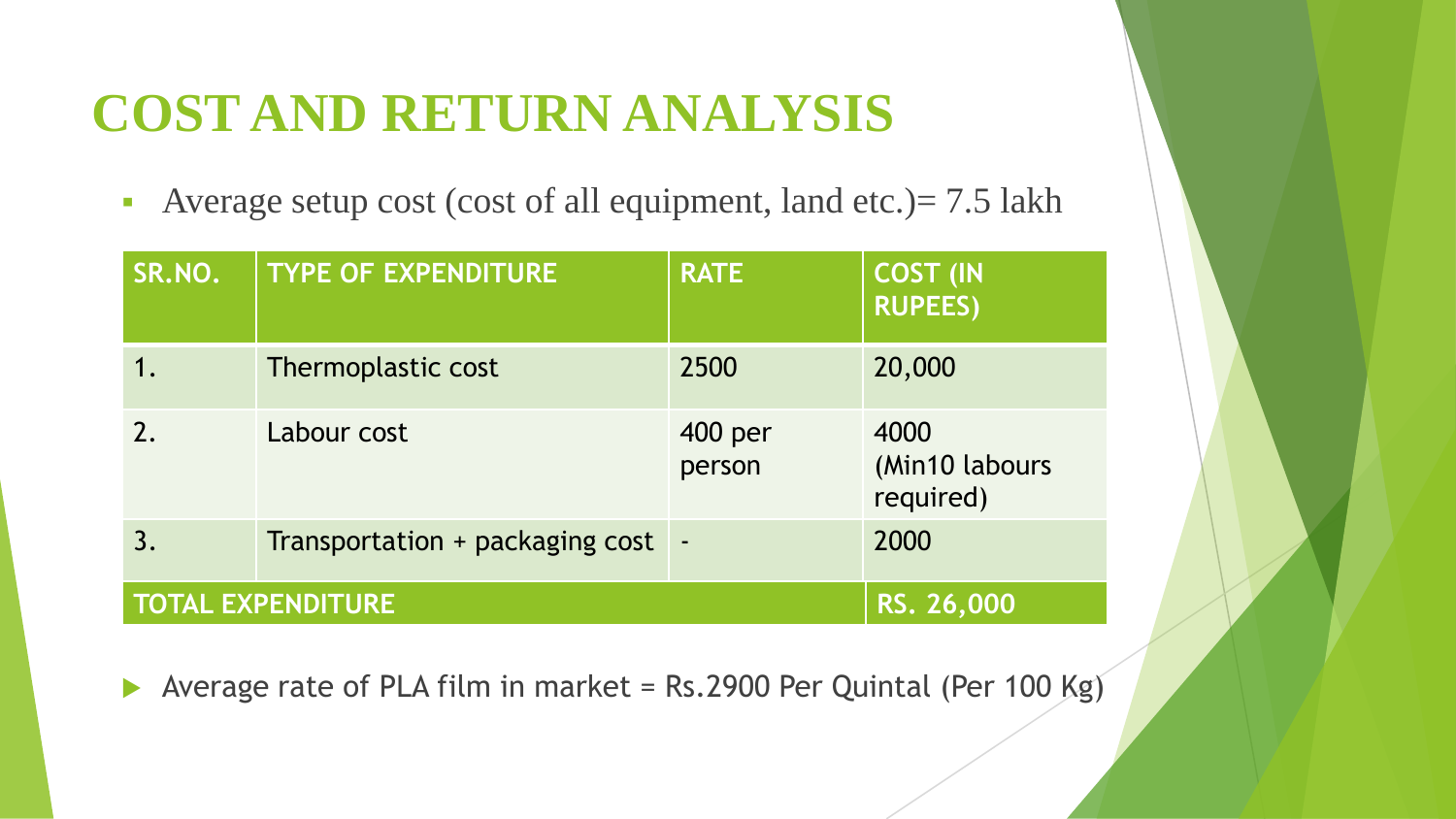### COST AND RETURN ANALYSIS

- Total Revenue= Rs.2,900\* 1.2 Quintal= Rs 34,800
- Profit = Total Revenue Total Expenditure

 $=$ Rs 34,800 - Rs 26000

 $=$  Rs 8,800 per day

- Monthly Income =  $Rs 2,20,000(25)$  working days)
- EFFICIENCY RATIO (ER)

Efficiency ratio= $\frac{Total REVIEW}{Total. EXPERDITURE}$  $\frac{Rs 34,800}{1} = 1.33$ Rs 26,000

As ER>1, Unit is efficient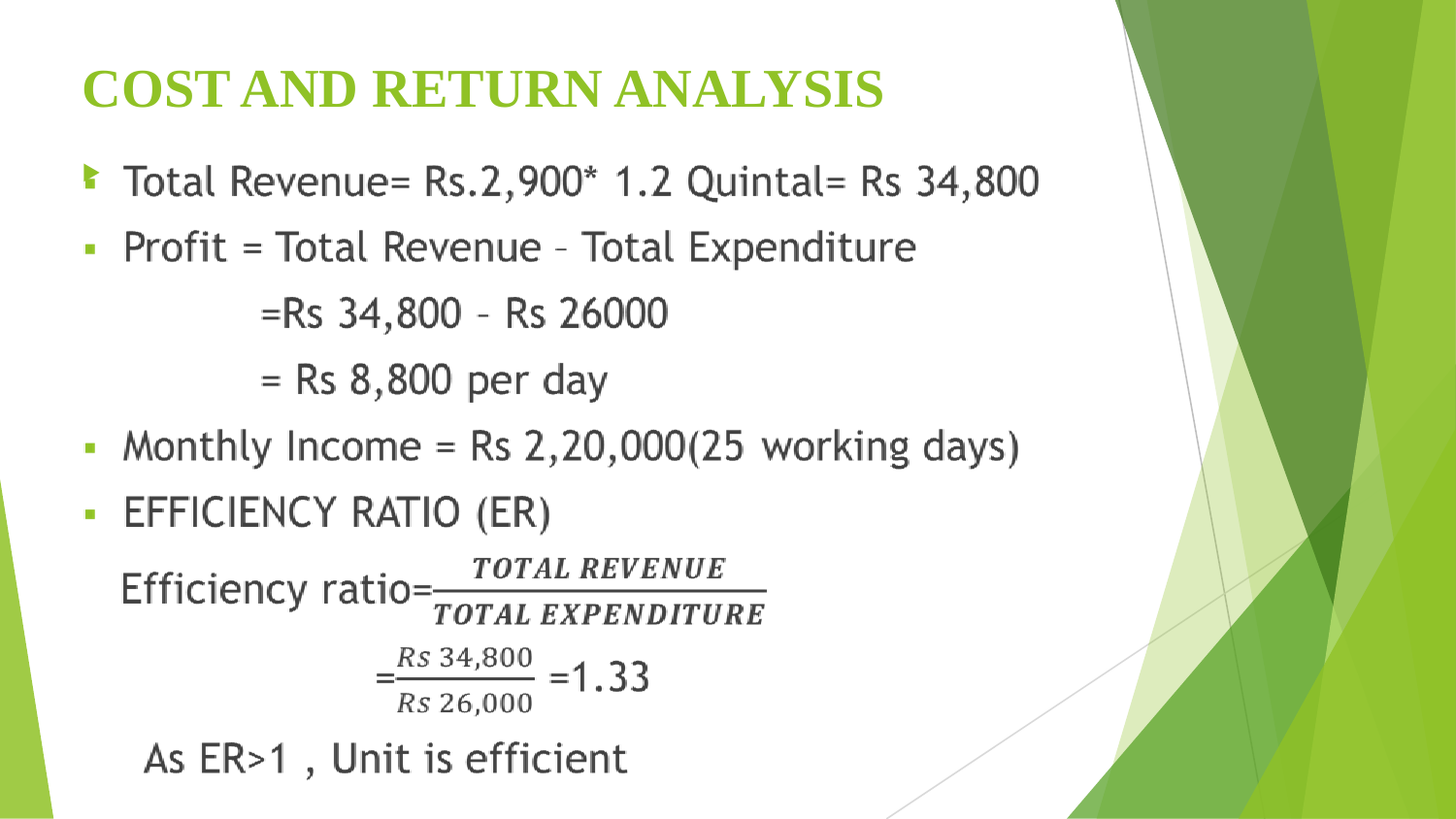### **COST AND RETURN ANALYSIS**

#### PROFITIBILITY RATIO (PR)

Profitibility ratio (PR) =  $\frac{PROFIT}{TOTAL EXPENDITURE}$  $\frac{R_s 8,800}{R_s 26,000} = 0.338$ 

As PR<1, Unit is efficient

| <b>PARAMETERS</b>          |            |
|----------------------------|------------|
| <b>TOTAL EXPEDITURE</b>    | Rs. 26,000 |
| <b>TOTAL COST</b>          | Rs. 34,000 |
| <b>PROFIT</b>              | Rs. 8,800  |
| <b>EFFICIENCY RATIO</b>    | 1.33       |
| <b>PROFITABILITY RATIO</b> | 0.338      |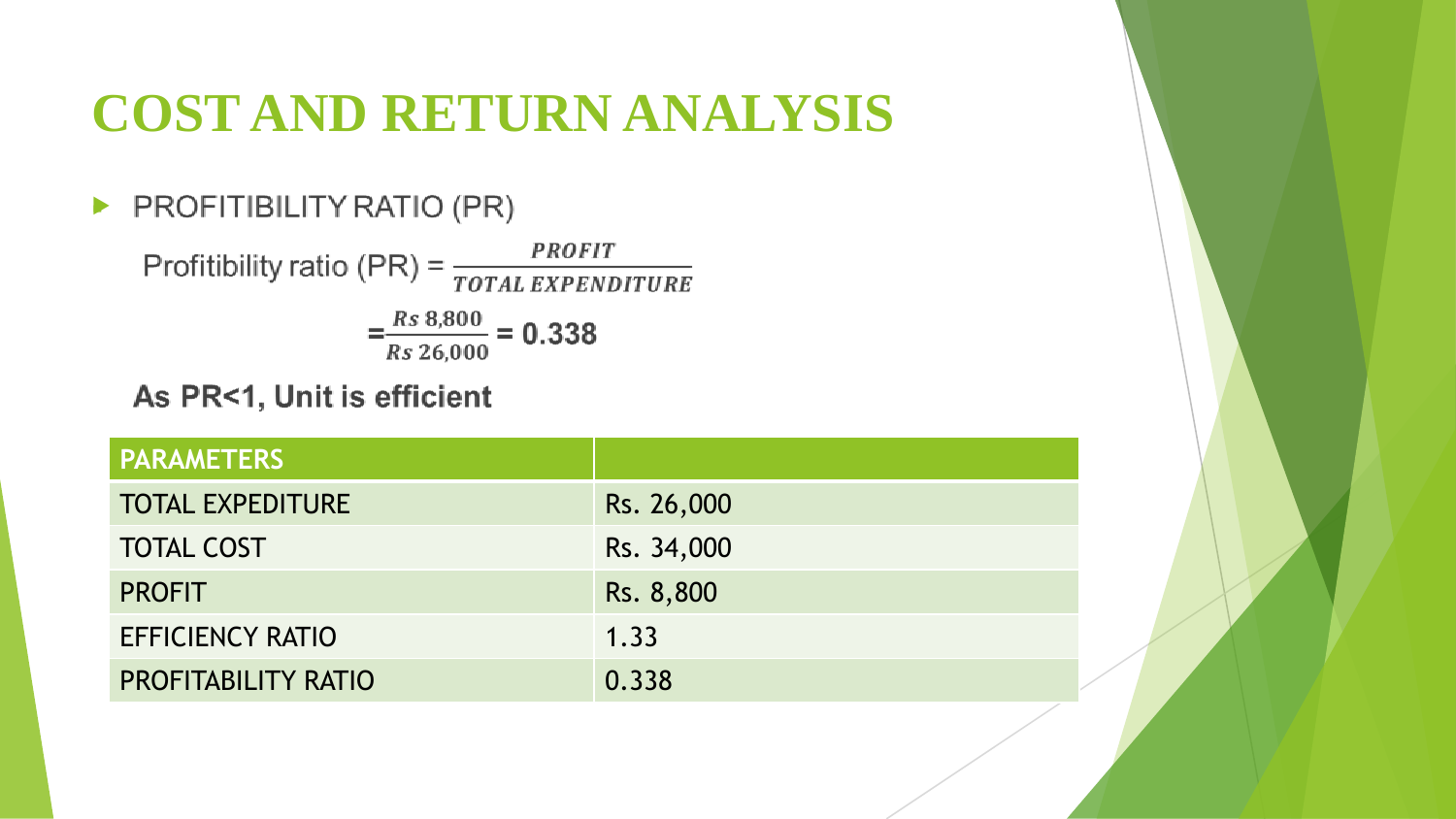# **ADVANTAGES:**

- PLA film is plant base material.
- A biodegradable polymer.
- $\checkmark$  It is made from lactic acid monomers.
- An alophatic thermoplastic polymer.
- Less flexible.
- Lower melting point.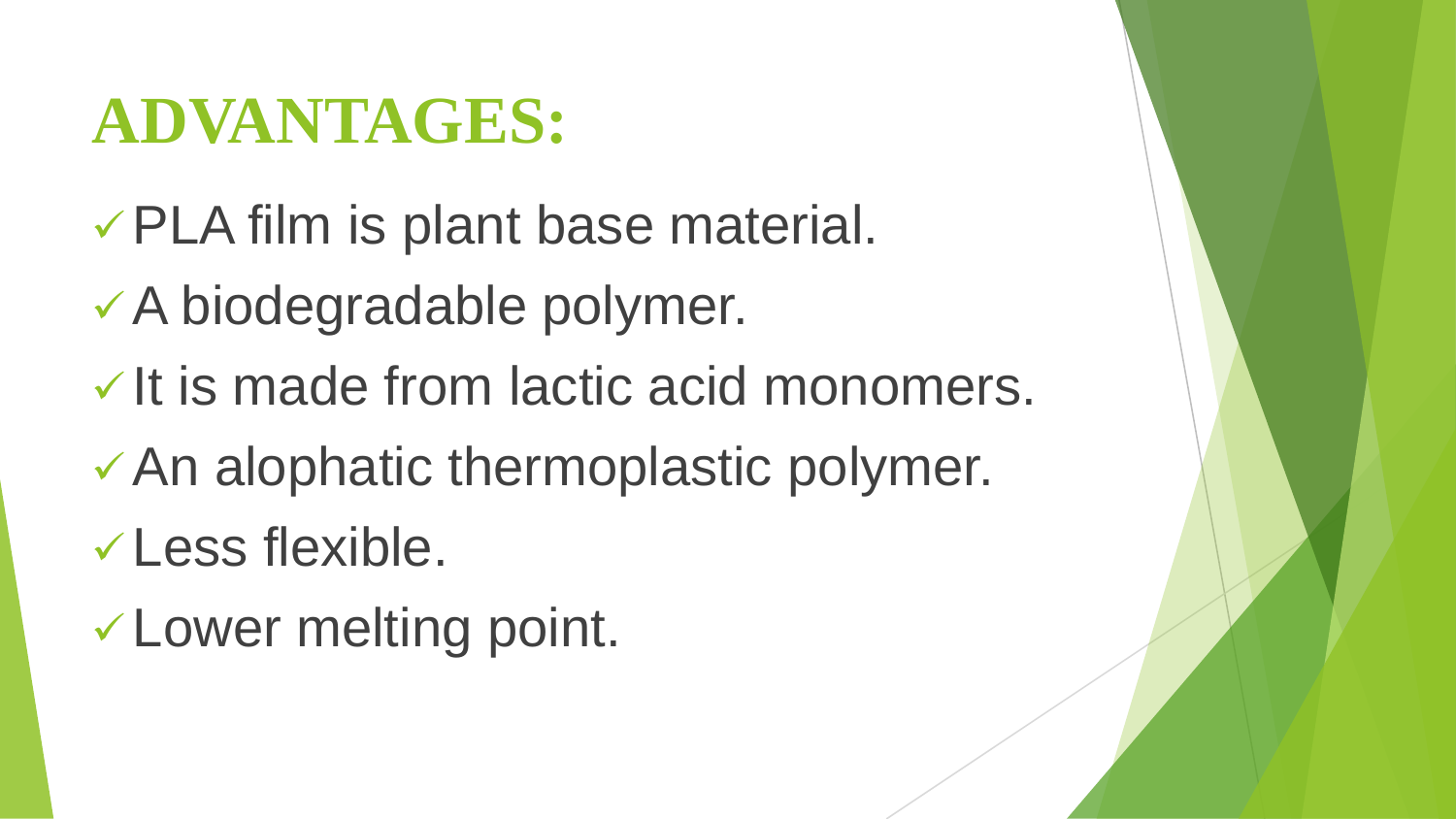# **CONCLUSION:-**

**PLA film has a largest potential market** because is a compostable and biodegradable thermoplastic.

Study on PLA's properties are necessary to be fully adapted in packaging applications.